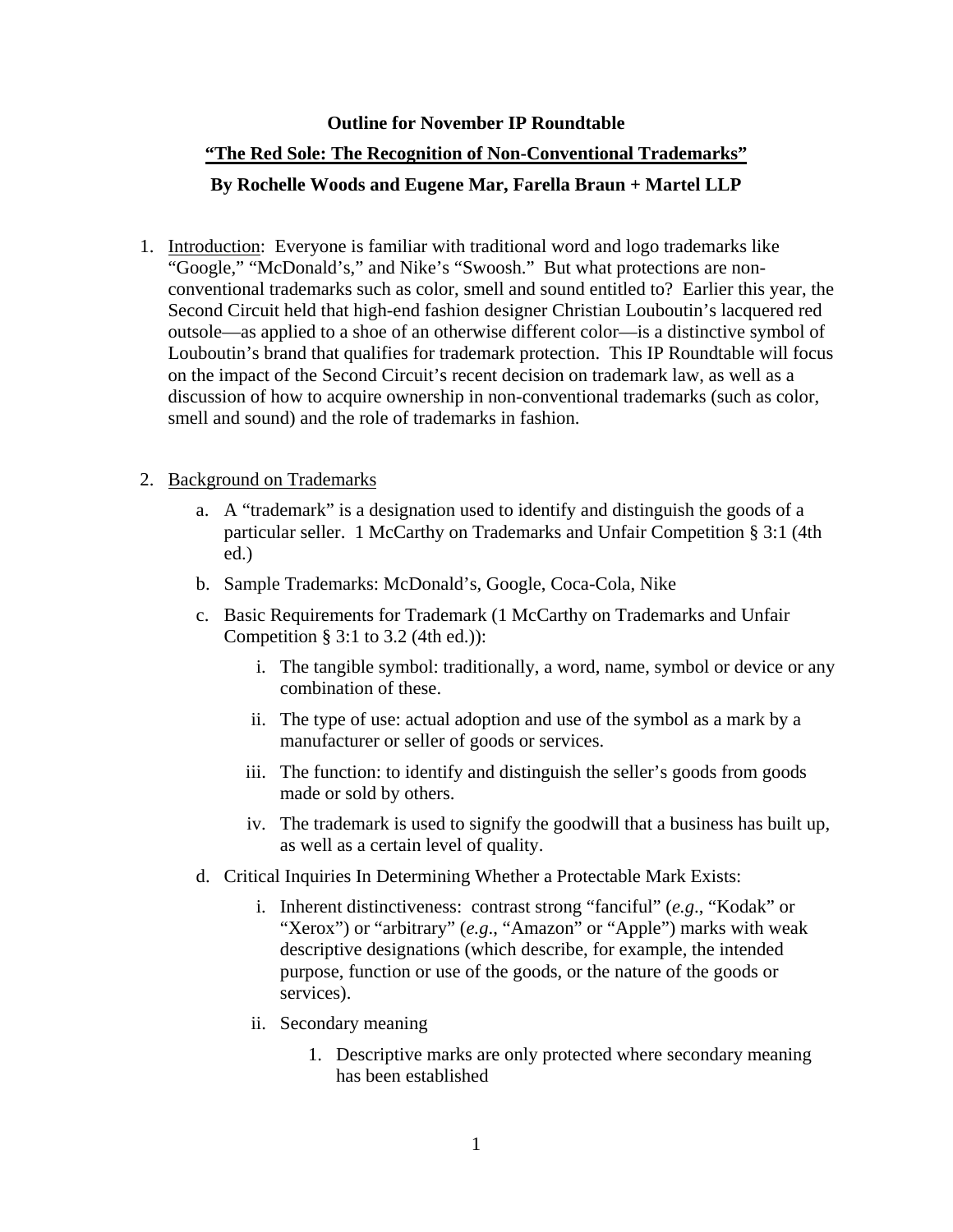2. Secondary meaning established when the mark used "has come to indicate that the goods in connection with which it is used are the goods manufactured by the [alleged owner]"; if the mark is "closely identified with the goods of one producer or has otherwise gained public recognition"; when "the public has learned to identify the name of the product with its source"; when the mark achieves "a meaning which suggests the company to the public at the very mention of the trade name"; when an "association in the minds of a substantial portion of the consuming public of the trademark with the product of the alleged proprietor" is created; or when "the primary significance of the term in the minds of the consuming public is not the product but the producer." 2 McCarthy on Trademarks and Unfair Competition § 15:7 (4th ed.).

## 3. Background on Non-Conventional Trademarks: Color, Sound, and Smell

- a. Summary: courts have held that color, smell and sound can be trademarked in certain circumstances.
- b. Trademarking Color
	- *i. In re Owens-Corning Fiberglas Corp.*, 774 F.2d 1116 (Fed. Cir. 1985)
		- 1. Background: Owens-Corning (OCF) appealed from the decision of the United States Patent and Trademark Office's Trademark Trial and Appeal Board affirming the examining attorney's denial of registration of the color "pink" as a trademark for its fibrous glass insulation for homes.
		- 2. Holding: Color "pink" is entitled to trademark because (1) OCF's use of the color "pink" performs no non-trademark function (*e.g*., it has no functional relationship to production of fibrous glass insulation) and does not deprive competitors of any reasonable right or competitive need; and (2) OCF had established that the color "pink" had become distinctive of its insulation by virtue of exclusive and continuous use since 1956 and had acquired secondary meaning.
	- ii. *Qualitex Co. v. Jacobson Prods. Co*., 115 S. Ct. 1300 (1995)
		- 1. Background: Qualitex colored its dry cleaning press pads with a special shade of green-gold. Qualitex challenged rival's Jacobson's use of the green-gold color in its press pads.
			- a. Holding: Color can be registered as a trademark when it acts as a symbol that distinguishes a firm's good and identifies its source, without serving any other significant function. The Court noted that a product's color is unlike a "fanciful," "arbitrary," or "suggestive" mark, since it does not "almost automatically tell a customer that [it] refer[s] to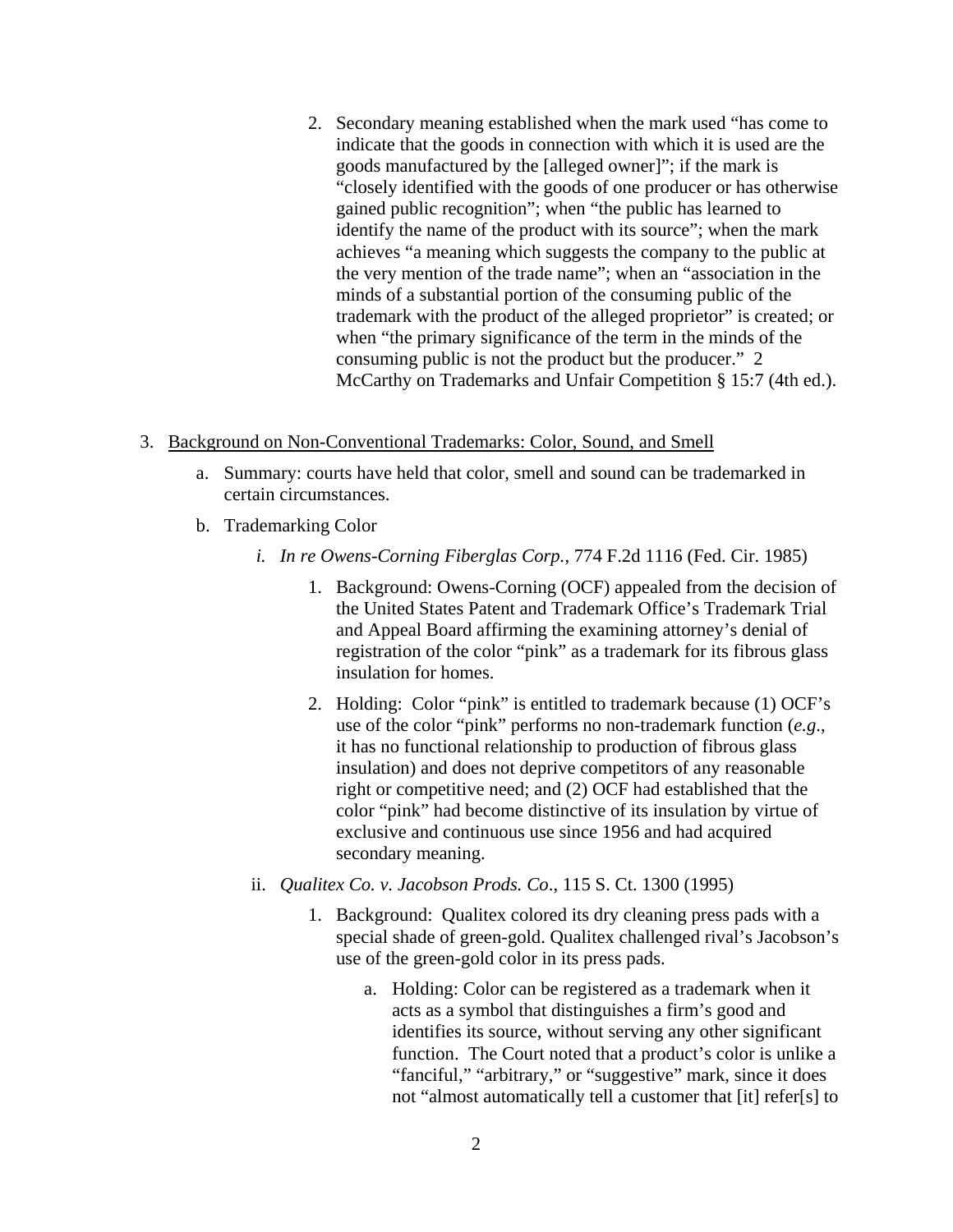a brand," 514 U.S. at 162-163, and does not "immediately ... signal a brand or a product 'source,' " *id*., at 163. However, "over time, customers may come to treat a particular color on a product or its packaging ... as signifying a brand." *Id*. The Court recognized that Qualitex's green-gold color "act[ed] as a symbol." *Id*. at 159, 166. "Because customers identify the color as Qualitex's, it has developed secondary meaning, and thereby identifies the press pads' source. And, the color serves no other function" (noting that although it was important to use some color to avoid noticeable stains, there was no competitive need in the industry for the greengold color, since other colors are equally usable). *Id*. Qualitex was therefore entitled to use color as a trademark (reversing Ninth Circuit decision that the Lanham Act does not permit registration of "color alone" as a trademark).

- iii. Examples: Tiffany blue (on boxes: 2,359,351); Home Depot orange (2,276,946).
- c. Trademarking Smell
	- i. Trademarks on smell are very rare.
	- ii. Example:
		- 1. In 1990, it was held that a plumeria rose scent served as a trademark for "sewing thread and embroidery yarn." *In re Clarke*, 17 U.S.P.Q.2d 1238 (TTAB 1990) ("[W]e see no reason why a fragrance is not capable of serving as a trademark to identify and distinguish a certain type of product. It is clear from the record that applicant is the only person who has marketed yarns and threads with a fragrance").
		- 2. Fragrances such as perfume are considered functional and cannot be trademarked. *Id*.
- d. Trademarking Sound
	- i. Marks can be represented by a series of musical notes or tones, with or without words, and words accompanied by music. *See, e.g*., *Oliveira v. Frito-Lay, Inc*., 251 F.3d 56, 61 (2d Cir. 2001) ("The fact that musical compositions are protected by the copyright laws is not incompatible with their also qualifying for protection as trademarks . . . We can see no reason why a musical composition should be ineligible to serve as a symbol or device to identify a person's goods or services.").
	- ii. Examples:
		- 1. NBC chimes (US Reg. No. 0,916,552)—the mark consists of a sequence of chime-like musical notes in the key of c and sound the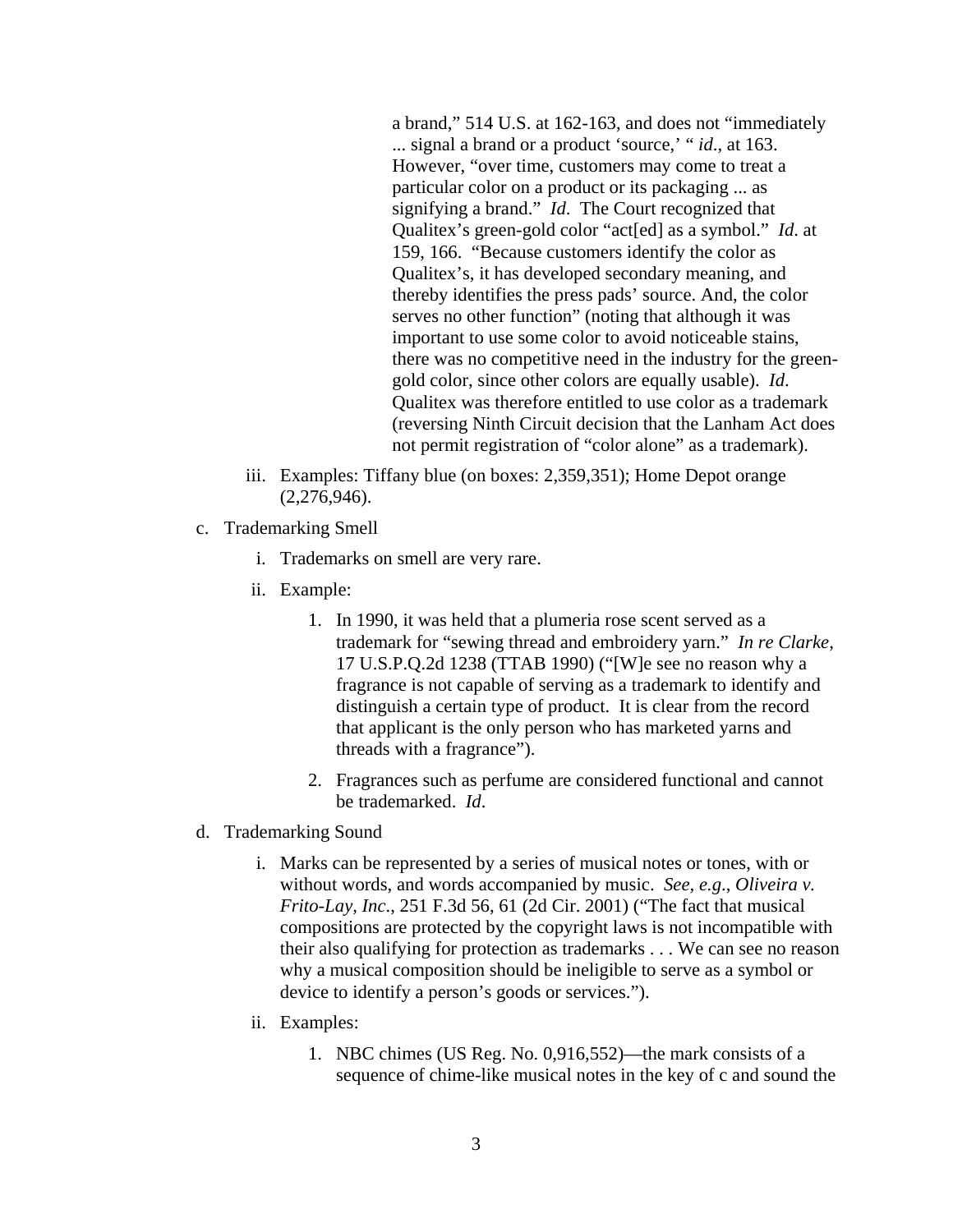notes g, e, c, the "g" being the one just below middle c, the "e" the one just above middle c, and the "c" being middle c.

- 2. MGM lion's roar (US Reg. No. 1,395,550)—the mark consists of the sound of a lion roaring.
- 3. Yahoo yodel (US Reg. No. 2,442,140)—the mark consists of the sound of the human voice yodeling "Yahoo."
- 4. *Louboutin v. YSL*
	- a. Facts: Louboutin has a registered trademark on red outsoles for women's high fashion designer footwear. Since 1992, Louboutin has consistently sold high-end shoes of various designs with red outsoles. Most of those red-soled shoes have upper soles and heels of a different color (*e.g*., a black upper sole and heel with a red outsole). In 2011, Louboutin sued another fashion house, Yves Saint Laurent (YSL), for, *inter alia*, trademark infringement and dilution relating to four shoes from YSL's 2011 collection (Tribute, Tribtoo, Palais, Woodstock). Each of the challenged YSL models bears a bright red outsole as part of a monochromatic design in which the shoe is entirely red (*e.g*., red upper sole and heel with a red outsole). Louboutin sought a preliminary injunction to prevent YSL from marketing any shoe that used the "same or a confusingly similar shade of red" as the mark.
	- b. District Court Decision, 778 F.Supp.2d 445 (SDNY Aug. 10, 2011):
		- i. The Court denied Louboutin's request for a preliminary injunction, finding that Louboutin had not established a likelihood that it would succeed on its claims that YSL infringed its mark because Louboutin's use of lacquered red outsoles likely did not merit trademark protection.
		- ii. The Court recognized that "[c]olor alone sometimes may be protectable as a trademark, where that color has attained secondary meaning and therefore identifies and distinguishes a particular brand." *Id*. at 450 (citations omitted). But, the Court noted, color "may not be protectable where it is 'functional,' meaning that the color is essential to the use or purpose of the product, or affects the cost or quality of the product." *Id*.
		- iii. The Court reasoned that, in the fashion industry, color plays a "unique role," *id*. at 452, because it is "used in designs primarily to advance expressive, ornamental and aesthetic purposes," *id*. at 451. Giving one designer a monopoly and barring all other designers from using a particular color would interfere with creativity and stifle competition. *Id*. at 453.
		- iv. The Court recognized that Louboutin's red outsoles "departed from longstanding conventions and norms of his industry" and were widely recognized, *id*. at 448-9, but noted that the red outsole was "functional" in that it generated "aesthetic appeal" and because it affected the cost of the shoe (making it more expensive), *id.* at 452-4.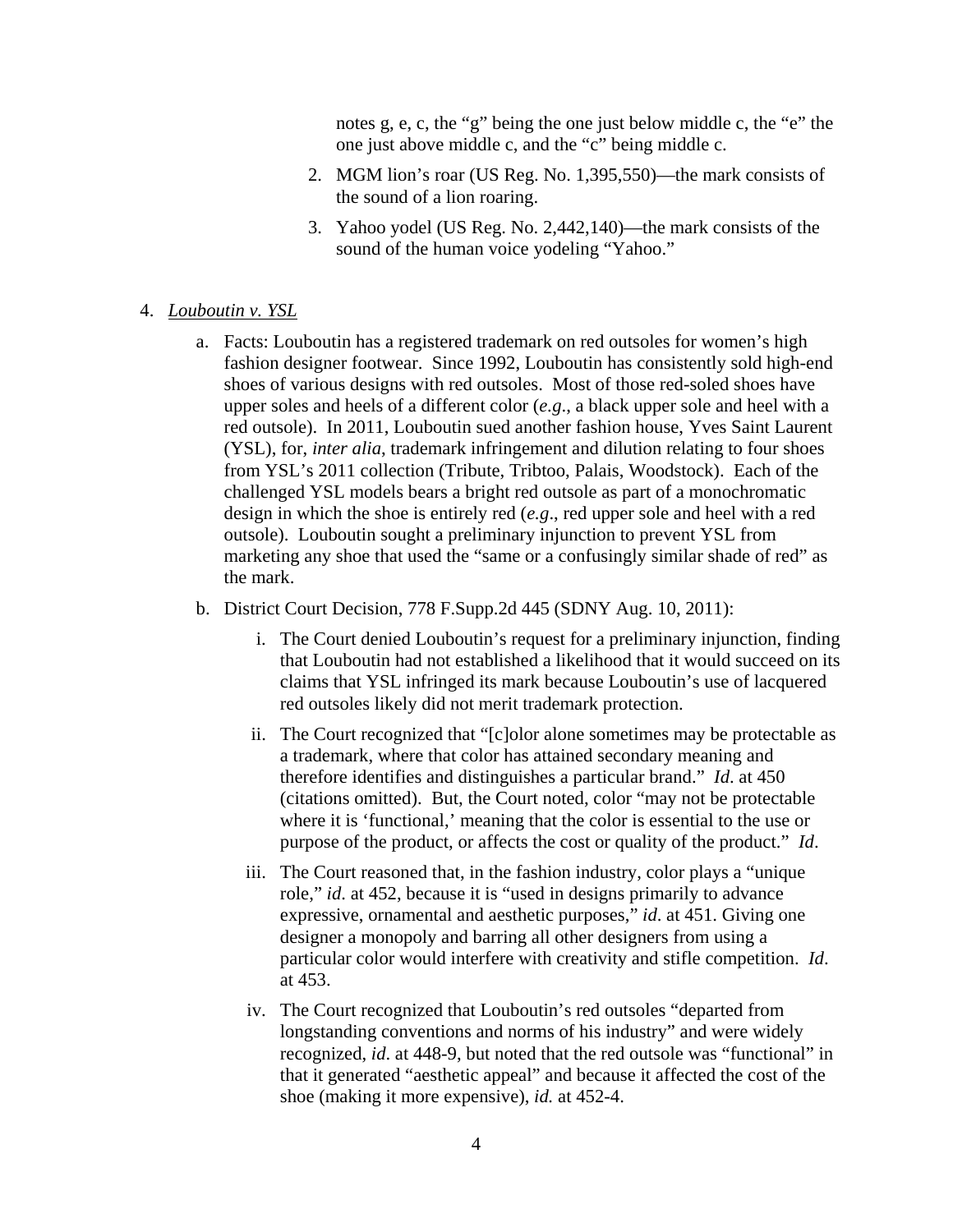- v. "Because in the fashion industry color serves ornamental and aesthetic functions vital to robust competition, the court finds that Louboutin is unlikely to be able to prove that its red outsole brand is entitled to trademark protection, even if it has gained enough public recognition in the market to have acquired secondary meaning." *Id*. at 449.
- c. Plaintiff Louboutin appealed the denial of the preliminary injunction to the Second Circuit rather than pursue a trial in the district court. For commentary from Plaintiff's attorney, see http://www.law360.com/ip/articles/387004?nl\_pk=e8afd55a-de96-4ad8-9b1b-479637d6c740&utm\_source=newsletter&utm\_medium=email&utm\_campaign=i p.
- d. Second Circuit Decision, 2012 WL 3832285 (Sept. 5, 2012)
	- i. The Second Circuit affirmed in part the order of the District Court declining to enjoin the use of a red lacquered outsole as applied to a monochrome red shoe, but reversed in part the order insofar as it purported to deny trademark protection to Louboutin's use of *contrasting* red lacquered outsoles.
	- ii. The Second Circuit reasoned that the District Court rule would "effectively deny trademark protection to any deployment of a single color in an item of apparel." *Id*. at 10. The Supreme Court "specifically forbade the implementation of a per se rule that would deny protection for the use of a single color as a trademark in a particular industrial context." *Id*.
	- iii. The Second Circuit also noted that "[a] mark is aesthetically functional, and therefore ineligible for protection under the Lanham Act, where protection of the mark significantly undermines competitors' ability to compete in the relevant market." *Id*. at 10.
	- iv. The Second Circuit concluded that Louboutin's mark, in the form it was currently registered in, was ineligible for protection insofar as it would preclude competitors' use of red outsoles in *all situations*, including the monochromatic use now before the Court. But, the Second Circuit noted, the mark had acquired secondary meaning—and thus the requisite "distinctness" to merit protection—when used as a "red outsole *contrasting with the remainder of the shoe*." *Id*. at 12 (emphasis added).
	- v. The Second Circuit determined that Louboutin's "lacquered red outsole, as applied to a shoe with an 'upper' of a different color, has 'come to identify and distinguish' the Louboutin brand, and is therefore a distinctive symbol that qualifies for trademark protection." *Id*. at 13.
- e. Impact of Case:
	- i. Both sides have claimed victory because Louboutin gets to keep its (modified) trademark and YSL gets to keep selling its red shoes.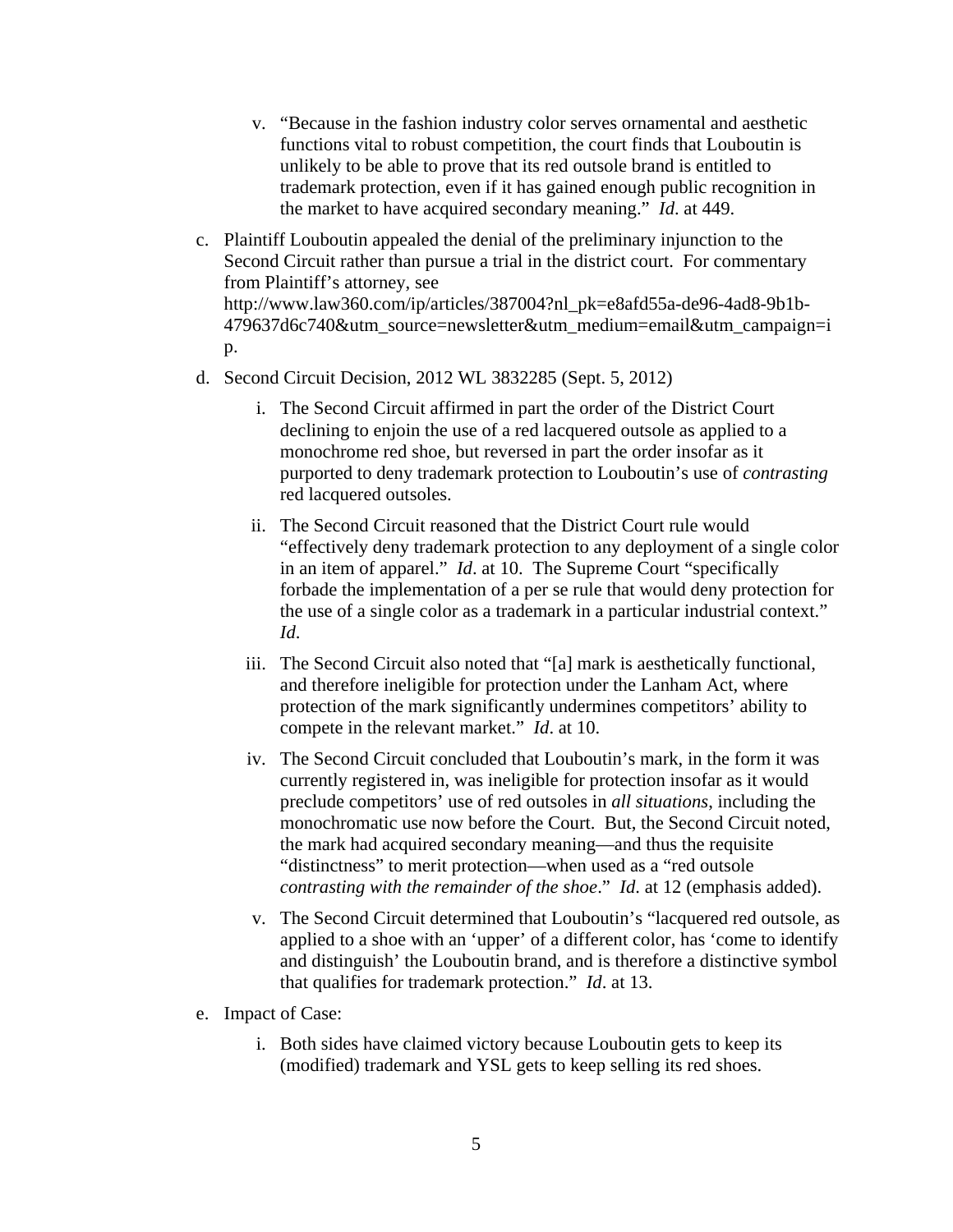- ii. YSL recently agreed to dismiss its counterclaims after the Second Circuit decision.
- iii. This case has garnered a lot of attention from the press and in the retail and fashion industry. Tiffany's (famous for its Tiffany Blue color) filed an amicus brief in the appeal in support of Louboutin's position.
- iv. The Second Circuit's decision reversing the lower court's holding that a single color can never serve as a trademark in the fashion industry benefits fashion designers seeking to trademark colors in their designs and products.

#### 5. Discussion Points

- *a. Louboutin v. YSL* 
	- i. What are the legal and practical implications of the *Louboutin* decision? Can a mark consisting of a single color by itself be protected in the fashion industry, or must it be one color contrasted against other colors?
	- ii. Will the Second Circuit's holding lead to color depletion in fashion design because designers will try to trademark too many colors?
	- iii. Do outsoles made in other shades of red (or even pink) infringe Louboutin's mark (*i.e*., is there a likelihood of confusion)?
	- iv. How viable is the aesthetic functionality doctrine?
	- v. Do "low-end" shoes with red soles infringe?
- b. The Role of Trademarks in Fashion Generally
	- i. Can designs (*e.g*, of clothing, handbags) be effectively protected by trademark or trade dress? Should they be? Are design patents or copyrights better suited to protect design?
		- 1. *Dallas Cowboys Cheerleaders, Inc. v. Pussycat Cinema, Ltd*., 604 F.2d 200 (2d Cir. 1979) (combination of white boots, white shorts, blue blouse, and white star-studded vest and belt was an arbitrary design which made an otherwise functional uniform worn by plaintiff's cheerleading group trademarkable).
		- 2. *Wal-Mart Stores, Inc. v. Samara Bros., Inc*., 529 U.S. 205 (2000) (plaintiff's clothing designs not legally protected as distinctive trade dress without showing of secondary meaning, noting that "design, like color, is not inherently distinctive…[t]he fact that product design almost invariably serves purposes other than source identification not only renders inherent distinctiveness problematic; it also renders application of an inherentdistinctiveness principle more harmful to other consumer interests.")